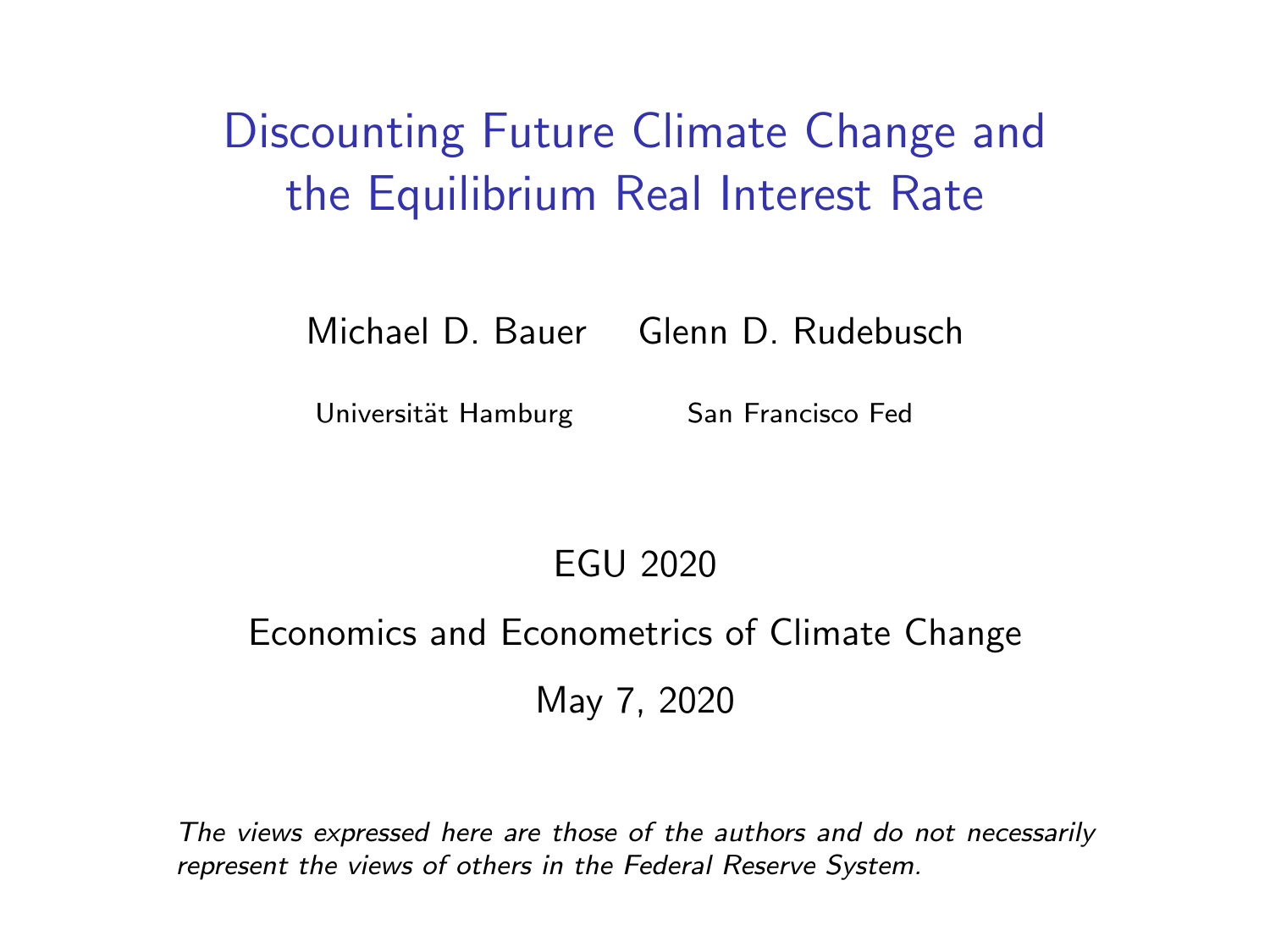Social discounting and eqbm. real interest rate  $(r^*)$ 

 $\triangleright$  Social discount rate (SDR) essential for evaluating future damages from climate change

 $\blacktriangleright$  Emerging consensus that term structure is downward sloping

 $\blacktriangleright$  But considerable debate about its level

 $\triangleright$  What does macro-finance have to say about SDRs?

- ▶ Equilibrium real interest rate  $r_t^*$  plays central role
- ▶ No-arbitrage arguments show that  $r_t^*$  is fundamental anchor of term structure of SDRs
- $\triangleright$  Changes over time substantial decline since 1990s
- ▶ Consequently lower SDRs and increased present value of climate change damages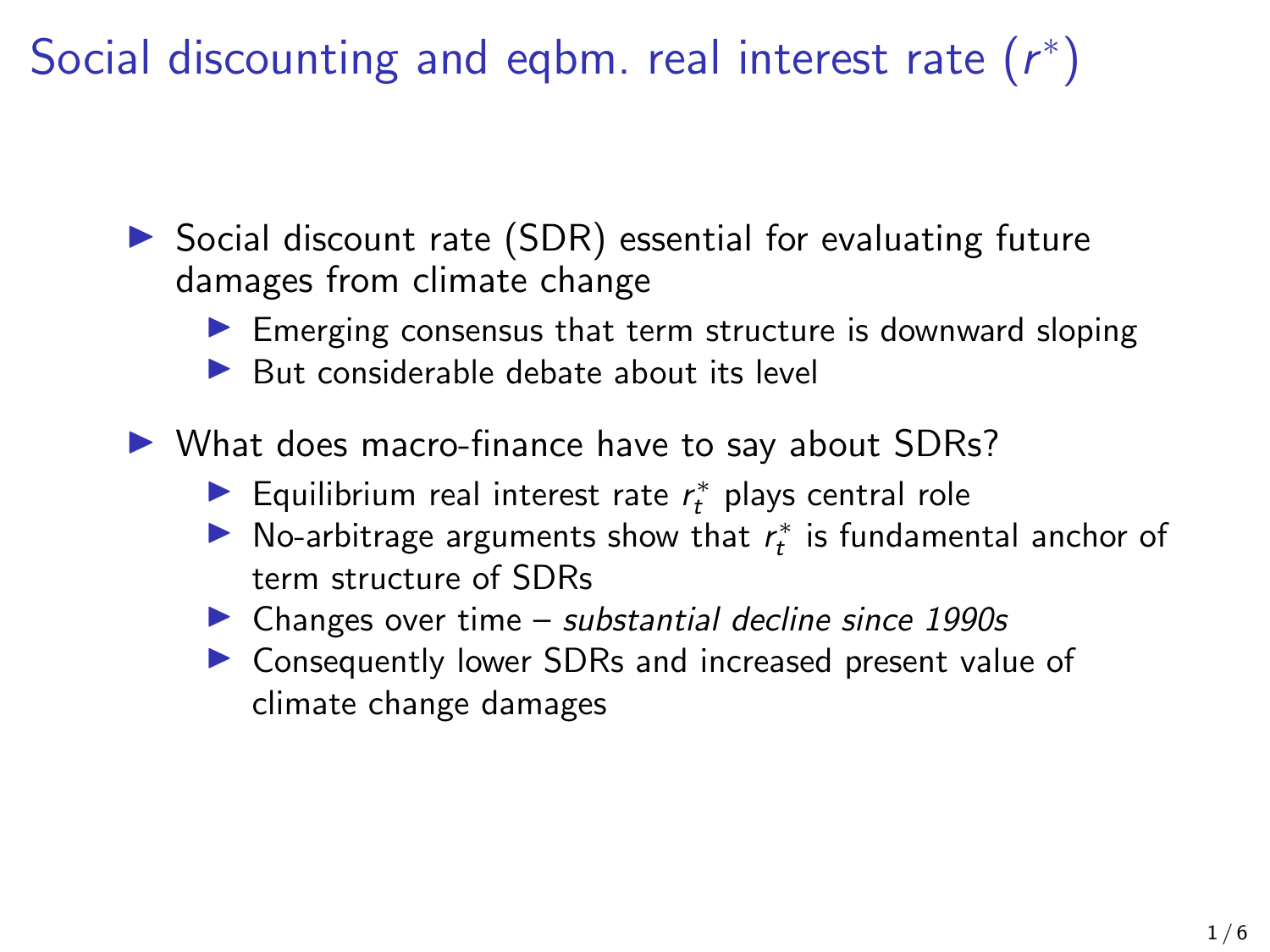# New results on SDRs and SCC

- $\triangleright$  Use descriptive approach to determine SDRs
	- ▶ Based on observed market rates
	- $\triangleright$  We use risk-free real Treasury yields  $\rightarrow$  risk-free term structure
- $\triangleright$  Quantify downward shift in term structure of SDRs using time series models that allow for change in long-run mean  $r_t^*$
- $\blacktriangleright$  Lower SDRs substantially boost estimates of economic loss from climate change
	- $\blacktriangleright$  Estimated social cost of carbon (SCC) at least doubles
- $\triangleright$  Descriptive approach vs. normative approach
	- $\triangleright$  Descriptive approach (e.g., Nordhaus) usually implies much higher SDRs than normative approach (e.g., Stern report)
	- Not the case anymore once we account for decline in  $r_t^*$  closely in line with results from normative approach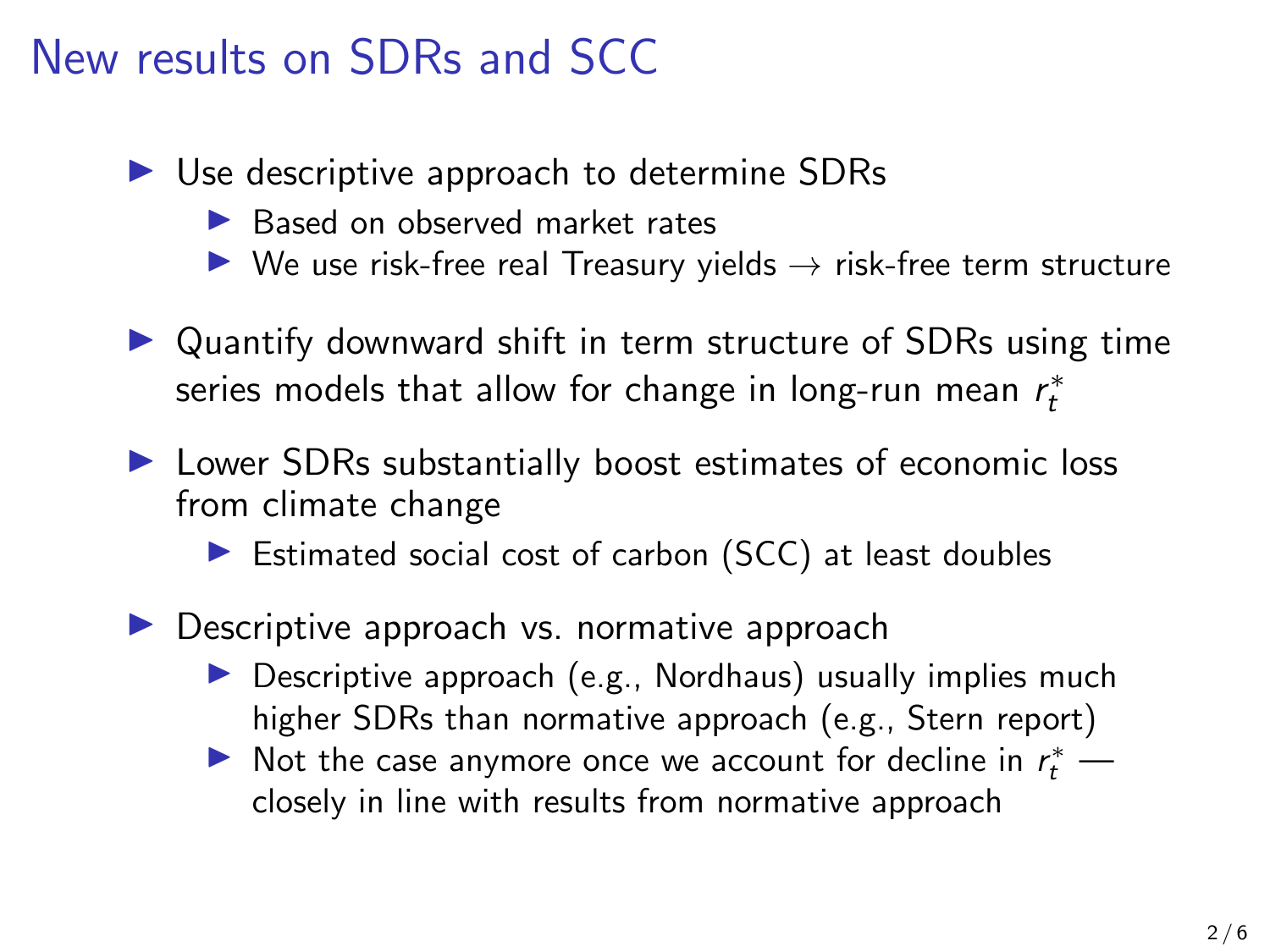#### An econometric definition of  $r_t^*$ t

$$
r_t^* = \lim_{h \to \infty} E_t r_{t+h} \tag{1}
$$

Anchors term structure of real discount rates

$$
y_t^{(n)} = r_t^* + \frac{1}{n} \sum_{j=0}^{n-1} E_t \tilde{r}_{t+j} + c_n \tag{2}
$$

 $\tilde{r}_t = r_t - r_t^*$  is cyclical component of the real interest rate,  $c_n$  is negative convexity that causes discount rates to decline with horizon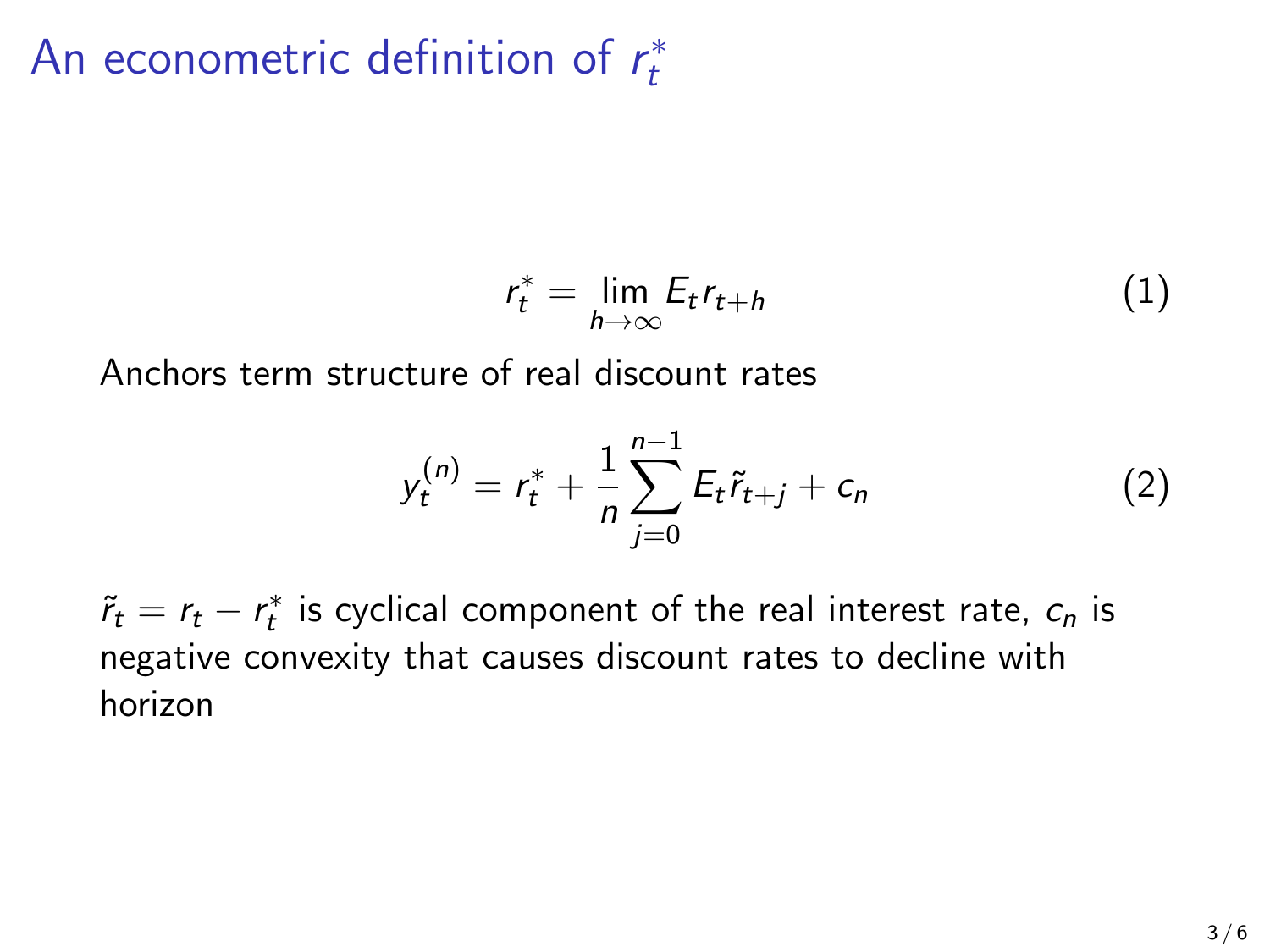#### Macro-finance estimates show secular decline in  $r_t^*$ t

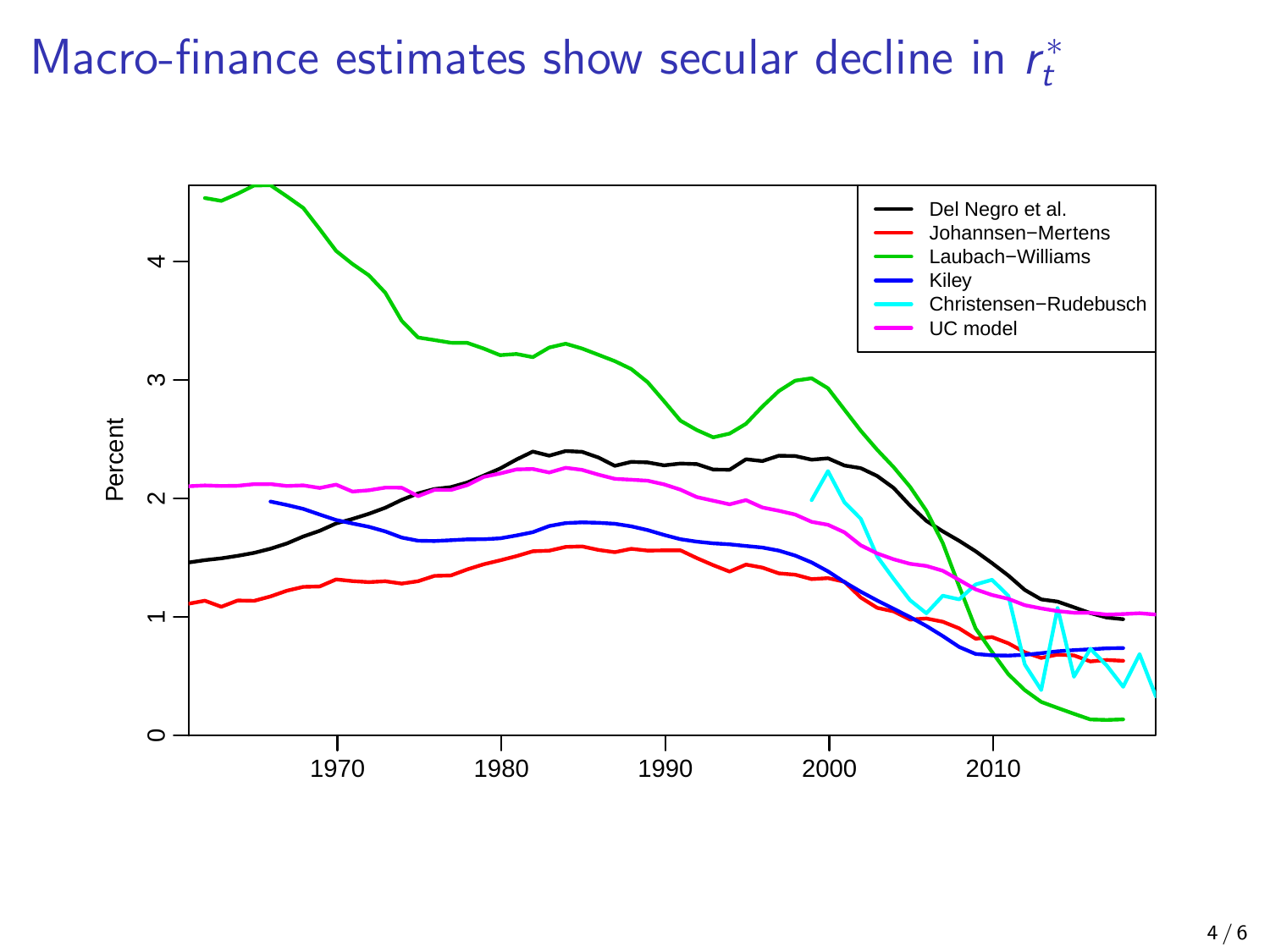## Term structure of SDRs has shifted down